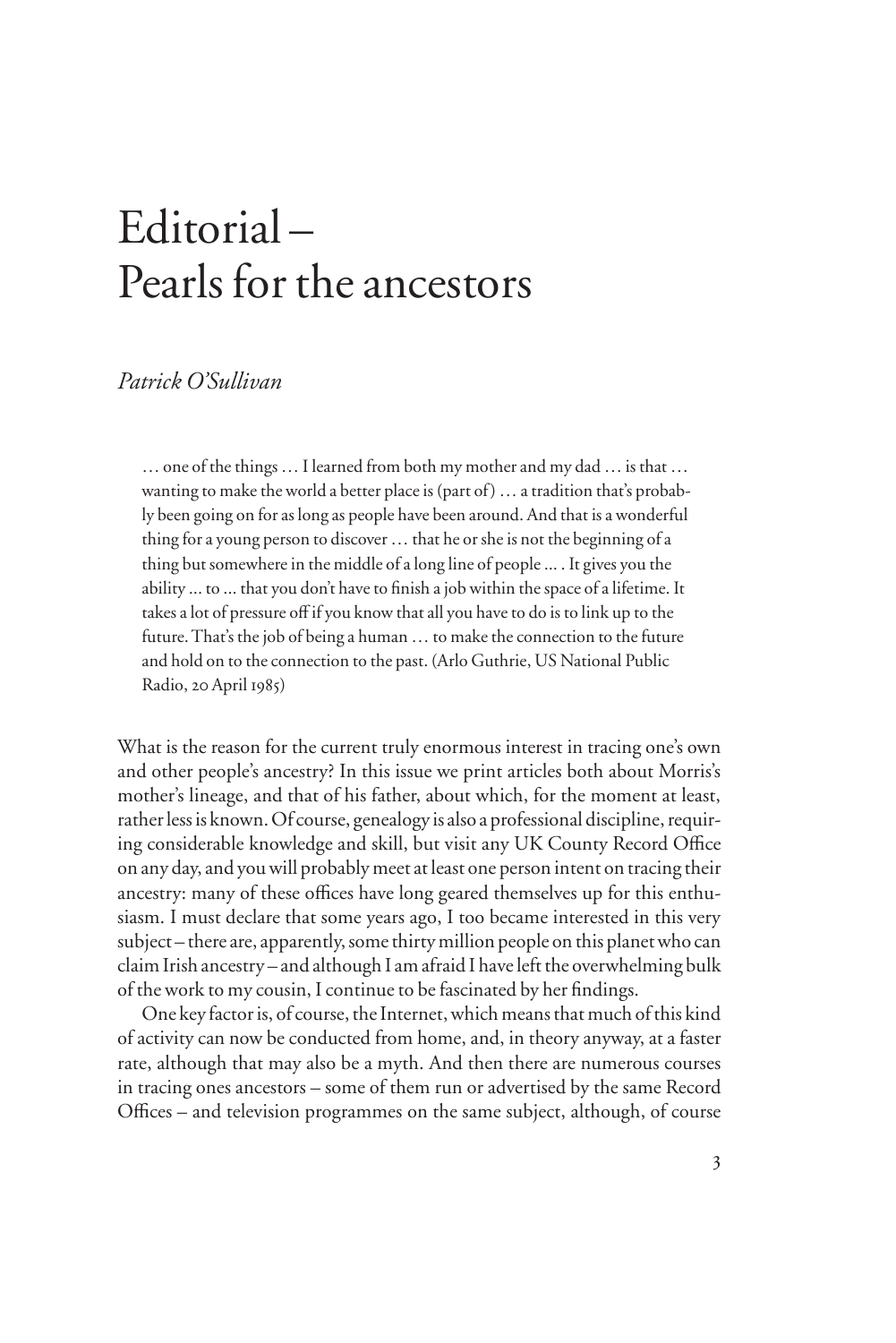these have soon become preoccupied with 'celebrity'.

Beyond this, I believe that there may be in many of us (but not, I am assured by a colleague, *all* of us) some basic need to find out not just who we are, and where we are from – although modern preoccupation with the self may be important here – but also the sequence of historical events leading to where we are, and *who* we are, today – hence my reference above to Arlo Guthrie. Many of us find that the answers to such questions often involve our ancestors' lives being touched by great events – Enclosure, the Highland Clearances. For example, our grandfather, a British soldier threatened in 1917 with assassination by Irish Republicans, decided to 'hide out' in Wiltshire, the home of his then regiment. Without that death threat, none of my immediate family would be who and where they are today. But it was not until I saw *The Plough and the Stars*, and realised that the same regiment (but not his battalion) was responsible for 'mopping up' in Dublin after the 1916 Easter Rising, that I realised just how dangerous our grandfather's life must have been at that particular time.

Further beyond, I believe that interest in one's origins – in some of us anyway – is an expression of unease at the rootless life which modernity has imposed upon us. A second important factor – it is mostly more mature people who are interested in such matters – may, in the UK, be the 1944 Education Act, which widened access, albeit selective, to secondary education, followed by the Robbins Report on Higher Education (1963) which did much the same for universities. Both of these major educational changes created a generation uprooted from their homes and sent to study, and then to work, in places they had not grown up in. While at first they also produced new kinds of films, and a new literature, both depicting aspects of life in Britain previously ignored by elite media (for example, 'kitchen sink' television plays), those of us who are not film directors, novelists or playwrights need some other means of expression. Hence the interest, I think, in tracing one's ancestry.

And rootlessness is indeed both a modern phenomenon, and a phenomenon of modernity. For example, in his study of the Parliamentary Enclosures, Mark Overton (*The Agricultural Revolution in England. The transformation of the agrarian economy,1500-1850,* Cambridge: Cambridge University Press, 1996, 257 pp.), points out that in 1500, most people in England made their living by farming of some kind, and that most farmers assumed that their children and their grandchildren would continue to do so, in much the same way, and in the same place. By 1800 this was no longer the case. And in his wonderful study of the !Kung San of the Kalahari (*The !Kung San: Men, Women and Work in a Foraging Society*, Cambridge: Cambridge University Press, 1979, 526 pp.), Richard Lee explained how the practise of 'bride service' (also found among 'first nation' Australians) meant that each member of the band was conceived on one location (the 'little N!ore'), but raised in another (the 'big N!ore'), a practice which served to spread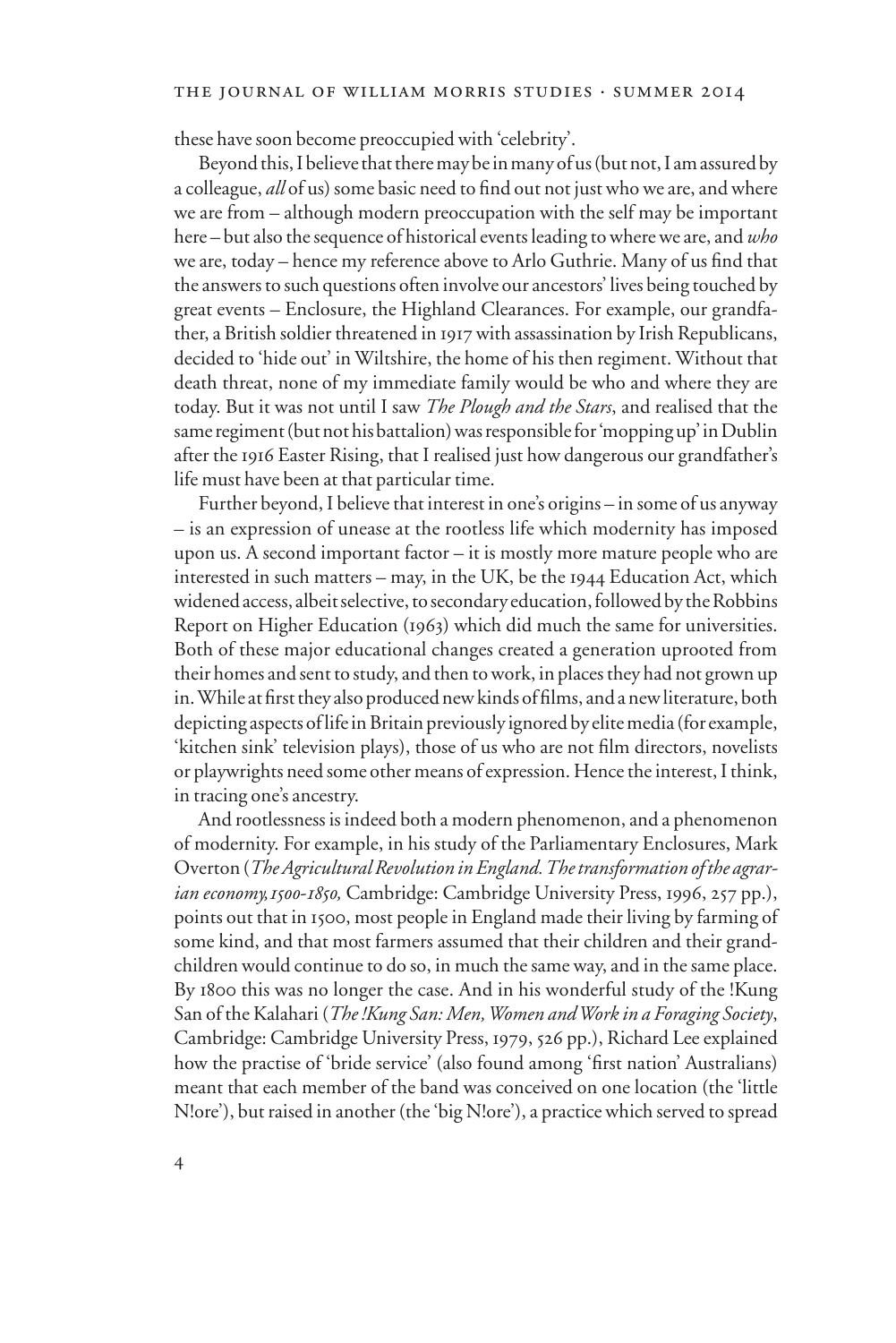the impact of the population across the landscape during times of dearth. But what it also meant was that the !Kung San, like many forager people, felt themselves and their ancestors to be intimately connected to the land of both N!ores – hence their usual enormous reservations about being forced to die away from what was both figuratively, and for them literally, their ancestral home.

Neolithic peoples also possess cosmologies which express intimate links between living and dead, time and place. For example, in *Pigs for the Ancestors. Ritual in the ecology of a New Guinea people* (New Haven: Yale University Press, 1968, 502 pp.) Roy Rappaport explains how the Tsembaga Maring of modern Papua New Guinea conceive the entire valley in which they live to consist of a 'cool, damp' lower zone possessed by the 'wet spirits' (or the 'spirits of rot'; those who govern the lower body, and diseases of the gut) to which wastes can (and should) be conveyed, a middle zone inhabited by the living devoted to horticulture, and a hot, dry upper region which is the home of the 'Red Spirits' (those who control the upper body and respiratory disease; the ancestors) from where nothing can be taken without their express permission. Similar cosmologies expressing the essential role of water in connecting people, food production and pollution also exist on Bali. And it is also said that on Morris's beloved Iceland, many people can recite their ancestry back to initial Norse arrival in 874 CE.

Morris's concept of history is, of course, explained in *A Dream of John Ball*:

... I pondered all these things, and how men fight and lose the battle, and the thing that they fought for comes about in spite of their defeat, and when it comes turns out not to be what they meant, and other men have to fight for what they meant under another name ...

but his vision was not a 'progressive' one, and he did not subscribe to what he termed the 'Whig' version of history. Instead what Morris saw in history was a continual struggle on the part of ordinary people to protect their livelihood, and the land which supported them, especially from the landlord. Indeed, one of the rebels' demands in the same Peasants Revolt of 1381 depicted in *John Ball* was that all church lands should be released and given over to cultivation by the common people. The UK Miner's Strike of 1984-1985 can also be seen as an attempt to protect both livelihoods and a way of life from 'modernisation'.

Given discussions last year concerning the history curriculum in UK secondary schools, and current debates regarding the causes and the conduct of what my parents' generation always called 'The Great War', it is to Orwell, and to *1984* and one of the slogans of Ingsoc that I would turn for another possible explanation as to why so many people are today so keen to learn about their origins:

Who controls the past controls the future; who controls the present controls the past